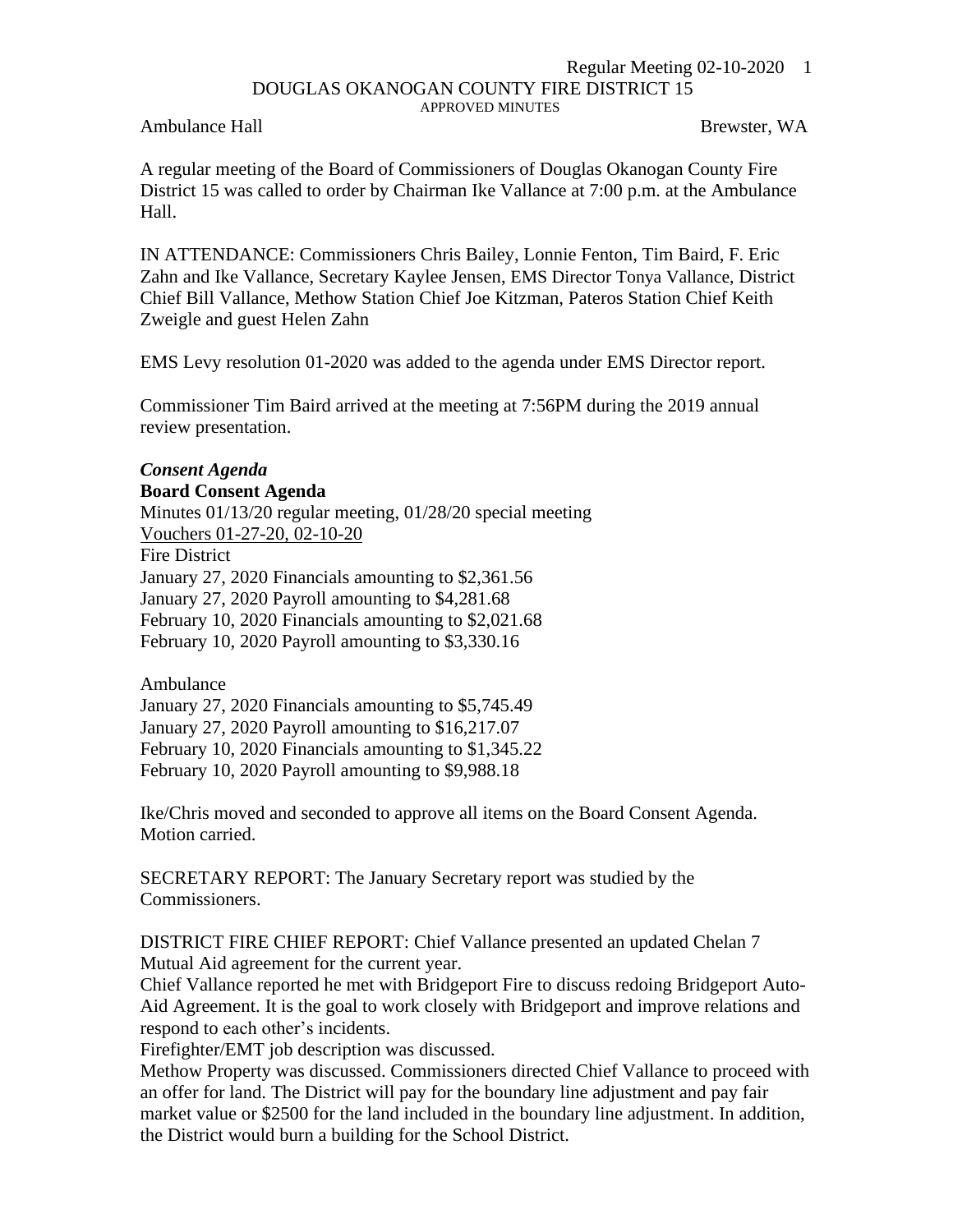2019 RUNS, ETC: Chief Vallance presented a presentation (including Call volume, apparatus, top responders, training participation, etc.) showing Fire and Ambulance 2019 year in review. The Fire District had 139 calls and EMS had 523 calls. Discussion held.

SOP/SOG COMMITTEE REPORT: Nothing to report.

PATEROS REPORT: Chief Keith Zweigle reported firefighters responded to 9 callouts which included a chimney fire, some false alarms for commercial fire alarm. Firefighters completed SCBA quarterly training and attended a District wide training at the EMS Station.

BREWSTER REPORT: Chief Victor Vargas was absent. Chief Vallance reported firefighters responded to an MVA involving an orchard plow rollover incident. A callout involving a carbon monoxide alarm was responded to which was resolved by replacing the batteries in the alarm. An assist call in Ferry Canyon was received and then was cancelled.

Firefighters completed SCBA quarterlies and attended the District wide training at the EMS Station.

ROCKY BUTTE REPORT: Captain Sal Rodriguez was absent. Firefighters responded along with Brewster on calls and attended the same trainings.

METHOW REPORT: Chief Joe Kitzman reported firefighters assisted EMS with a medical call which involved some removal of snow. Firefighters completed SCBA training and received bloodborne pathogens and communications response training for structure fires, MVA response and wildland fire. Firefighters practiced putting gear on to improve response times. Firefighters attended the District wide training at the EMS Station and received hands on training with the EMS stretchers.

EMS DIRECTOR REPORT: Tonya reported a shortfall of ambulance funds for reimbursements to the revolving fund. Ambulance Payroll for 1/27/2020 voucher and 2/10/2020 voucher will not be reimbursed until March 2, 2020 whereas 2/24/2020 will also be pending at that time. The need for an Interfund Loan and supplemental budget for the transfer of funds and loan repayment was discussed. Commissioners were in support of proceeding with Interfund Loan.

A special meeting is scheduled to be held Thursday, February 27, 2020 at 1pm at Pateros Fire Station to complete the process.

EMS billing was discussed.

A resolution was presented for EMS Levy that was prepared by the District attorney. Discussion held.

## **EMS Levy Resolution 01-2020**

Eric/Chris moved and seconded to approve resolution 01-2020 EMS Levy. Motion carried.